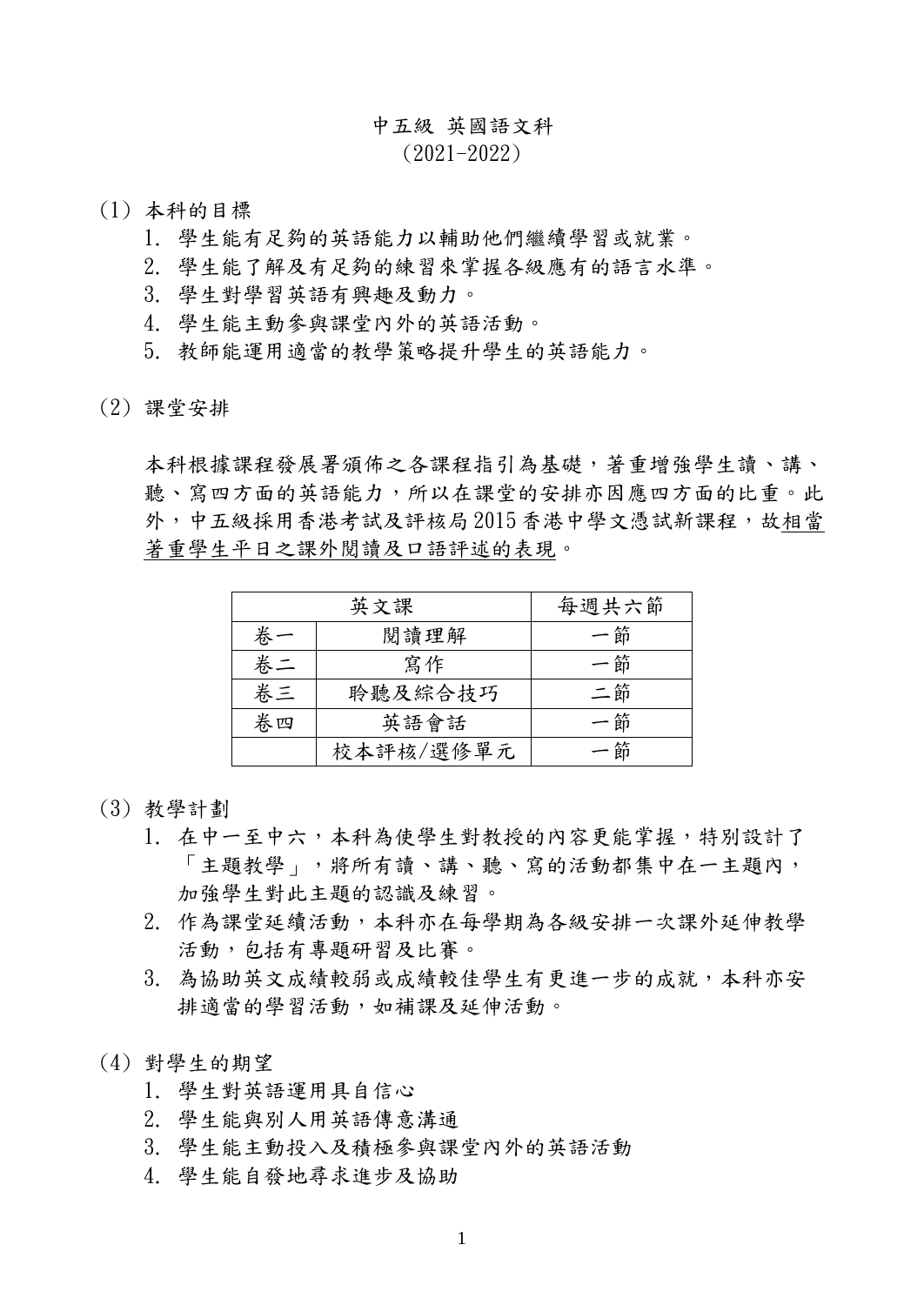## (5) 資源

- 除圖書館內的英語學習資源外,本科設有英語自學中心,內有各類英語學習 資源,包括英文書籍、電腦光碟、錄影帶、歌曲或電影光碟、報章雜誌 及遊戲可供學生在課餘使用。
- (6) 授課老師

| 5A 梁冬妤老師  | 5B 盧佩環老師, |
|-----------|-----------|
| Ms. Sung  | Ms. Sung  |
| 5E 莫佩璇老師, | 5S 廖敏珊老師, |
| 周嘉莉老師,    | Ms. Sung  |
| Ms. Sung  |           |

(7) 校內考試評分標準

上學期

卷一(閱讀理解)佔 60 分、卷二(寫作)佔 75 分、卷三(聆聽及綜合技巧) 佔 90 分、卷四(會話)佔 75 分

下學期

卷一(閱讀理解)佔 60 分、卷二(寫作)佔 75 分、卷三(聆聽及綜合技巧) 佔 90 分、卷四(會話)佔 50 分、校本評核(SBA)佔 25 分

| Week      | Topic                                                    | <b>Remarks</b>                      |
|-----------|----------------------------------------------------------|-------------------------------------|
|           | 1. Explanation of the types of Assignment                | Follow-up work on<br>Summer holiday |
|           | 2. Projection of teacher's expectation                   |                                     |
|           |                                                          | assignment                          |
| $1 - 6$   | Unit 6 The Individual & Society / Equal Opportunities    | Writing 1: A letter of              |
|           | Reading: Identifying figurative language                 | advice                              |
|           | Writing: A formal letter of reply (and Responding to     |                                     |
|           | complaints)                                              | Writing 2: A letter of              |
|           | Listening & Integrated Skills: A Project on Equal        | complaint                           |
|           | Opportunities                                            |                                     |
|           | Speaking: Giving personal opinions; making               | Thematic Anthology                  |
|           | suggestions; giving advice/reasons; giving factual       | U22                                 |
|           | information                                              |                                     |
|           |                                                          |                                     |
| $7 - 12$  | <b>CEP (Core/Edge) Set 1</b>                             | Writing 3: CEP Set                  |
|           | Reading: Article, Message board posts                    | 1 Part A                            |
|           | Writing: Writing an article                              |                                     |
|           | Listening & Integrated Skills: Different skills and text | Writing 4: CEP Set                  |
|           | types                                                    | 1 Part B                            |
|           | Speaking: Sports                                         |                                     |
|           |                                                          | Uniform Test 1                      |
|           |                                                          |                                     |
| $13 - 15$ | <b>Elective: Learning English through</b>                | Writing 5: A diary                  |
|           | <b>Workplace Communication</b>                           | entry about a                       |